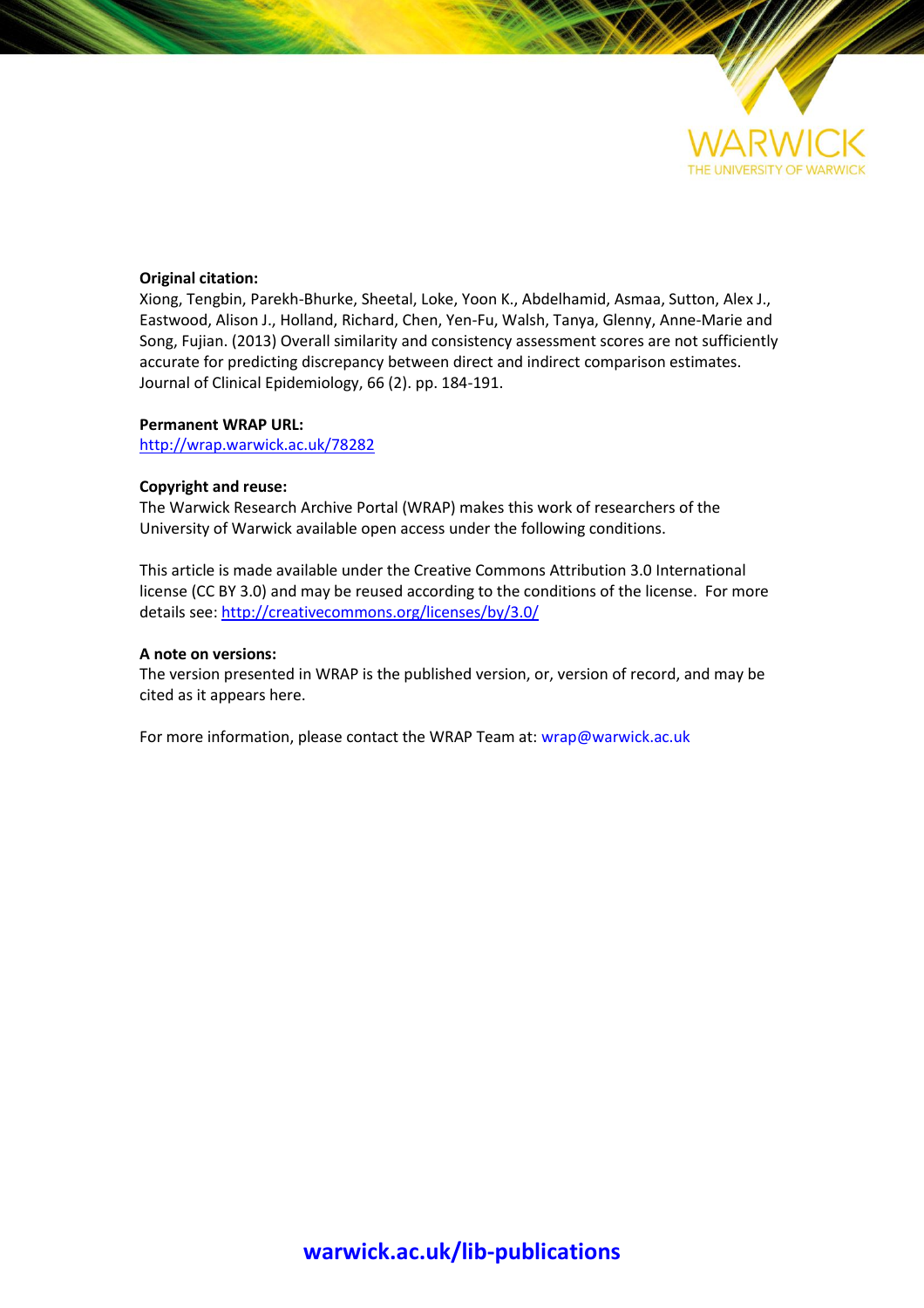

Journal of **Clinical** Epidemiology

[Journal of Clinical Epidemiology 66 \(2013\) 184](http://dx.doi.org/10.1016/j.jclinepi.2012.06.022)-191

# REVIEW ARTICLE

# Overall similarity and consistency assessment scores are not sufficiently accurate for predicting discrepancy between direct and indirect comparison estimates

Tengbin Xiong<sup>a,b</sup>, Sheetal Parekh-Bhurke<sup>a,c</sup>, Yoon K. Loke<sup>a</sup>, Asmaa Abdelhamid<sup>a</sup>, Alex J. Sutton<sup>d</sup>, Alison J. Eastwood<sup>e</sup>, Richard Holland<sup>a</sup>, Yen-Fu Chen<sup>f</sup>, Tanya Walsh<sup>g</sup>, Anne-Marie Glenny<sup>g</sup>, Fujian Song<sup>a,\*</sup>

> a Norwich Medical School, University of East Anglia, Norwich Research Park, Norwich, Norfolk, NR4 7TJ, UK <sup>b</sup>Department of Oncology, University of Cambridge, Cambridge, UK <sup>c</sup>NIHR Trials & Studies Coordinating Centre, University of Southampton, Southampton, UK

<sup>d</sup>Department of Health Science, University of Leicester, Leicester, UK <sup>e</sup> Centre for Reviews and Dissemination, University of York, York, UK

<sup>f</sup>Department of Public Health, Epidemiology and Biostatistics, University of Birmingham, Birmingham, UK

<sup>g</sup>School of Dentistry, University of Manchester, Manchester, UK

Accepted 20 June 2012; Published online 24 November 2012

### Abstract

Objectives: Indirect comparison methods have been increasingly used to assess the effectiveness of different interventions comparatively. This study evaluated a Trial Similarity and Evidence Consistency Assessment (TSECA) framework for assessing key assumptions underlying the validity of indirect comparisons.

Study Design and Setting: We applied the TSECA framework to 94 Cochrane Systematic Reviews that provided data to compare two interventions by both direct and indirect comparisons. Using the TSECA framework, two reviewers independently assessed and scored trial similarity and evidence consistency. A detailed case study provided further insight into the usefulness and limitations of the framework proposed.

Results: Trial similarity and evidence consistency scores obtained using the assessment framework were not associated with statistically significant inconsistency between direct and indirect estimates. The case study illustrated that the assessment framework could be used to identify potentially important differences in participants, interventions, and outcome measures between different sets of trials in the indirect comparison.

Conclusion: Although the overall trial similarity and evidence consistency scores are unlikely to be sufficiently accurate for predicting inconsistency between direct and indirect estimates, the assessment framework proposed in this study can be a useful tool for identifying between-trial differences that may threaten the validity of indirect treatment comparisons.

2013 Elsevier Inc. Open access under [CC BY license.](http://creativecommons.org/licenses/by/3.0/)

Keywords: Indirect treatment comparison; Mixed treatment comparison; Multiple treatment meta-analysis; Network meta-analysis; Trial similarity; Evidence consistency

# 1. Introduction

The use of indirect comparisons for evaluating comparative effectiveness of different treatments has greatly increased [\[1,2\].](#page-7-0) Simple and complex statistical methods have been developed to make indirect treatment comparisons so that the strength of randomized controlled trials may be partially preserved  $[3-6]$ . However, the validity

Conflict of interest: none.

of indirect comparison methods is still controversial  $[7-9]$  $[7-9]$ . A recent study found that a significant inconsistency between direct and indirect evidences might be more prevalent than those previously estimated [\[10\].](#page-7-0)

The validity of indirect treatment comparisons is dependent on some basic assumptions [\[1,11\].](#page-7-0) For the indirect comparison of interventions B and C based on a common comparator A, the similarity assumption requires that the average relative effect estimated by one set of trials (AvB trials) is generalizable to the other set of trials (AvC trials). To combine the results of direct and indirect comparisons (i.e., mixed treatment comparisons), an additional evidence

<sup>\*</sup> Corresponding author. Tel.:  $+44-1603-591253$ ; fax:  $+44-1603-593752$ . E-mail address: [fujian.song@uea.ac.uk](mailto:fujian.song@uea.ac.uk) (F. Song).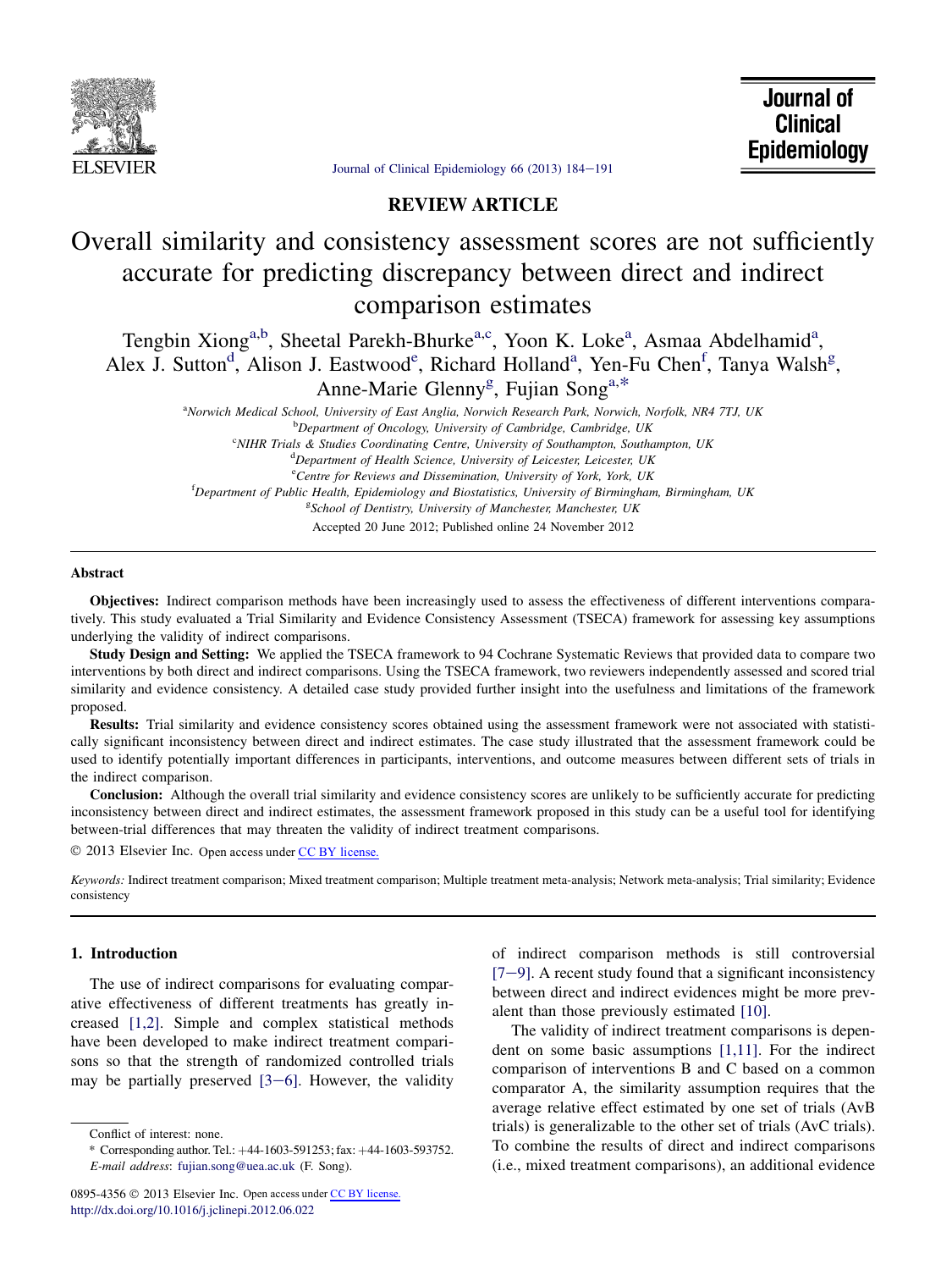# What is new?

# Key findings

- Trial similarity and evidence consistency scores obtained using the assessment framework were not associated with statistically significant inconsistency between direct and indirect estimates.

## What this adds to what was known?

- Trial similarity and evidence consistency should be appropriately assessed in any indirect or mixed treatment comparisons. This study evaluated a Trial Similarity and Evidence Consistency Assessment framework for assessing key assumptions underlying the validity of indirect comparisons.

# What is the implication and what should change now?

- The overall trial similarity and evidence consistency scores are unlikely to be sufficiently accurate for predicting inconsistency between direct and indirect estimates. However, the assessment framework proposed in this study can be a useful tool for identifying between-trial differences that may threaten the validity of indirect treatment comparisons.

consistency assumption is required, which assumes that the evidence from different sources is sufficiently consistent. Imbalance in the distribution of relative treatment effect modifiers across the trials involved in the indirect and mixed treatment comparisons will violate the similarity and consistency assumptions [\[1,12\]](#page-7-0).

It has been recommended that the trial similarity and evidence consistency should be appropriately assessed in any indirect or mixed treatment comparisons [\[1,2\].](#page-7-0) However, practical methods for assessing clinical similarity and evidence consistency across trials have not been tested. This study aimed to propose and empirically evaluate an assessment framework for assessing key assumptions related to the exchangeability of evidence in indirect comparisons. We hypothesized that the assessment framework could be used to predict the observed discrepancy between direct and indirect comparisons. In this article, we report the overall findings based on a sample of 94 Cochrane Systematic Reviews (CSRs), followed by a detailed case study.

## 2. Methods

The methods for the identification of relevant CSRs have been described in a previous publication [\[10\].](#page-7-0) Briefly, we searched the Cochrane Database of Systematic Reviews to identify CSRs that provided data to compare two competing interventions (B and C) by both direct and independent indirect comparisons based on a common comparator (A). The basic characteristics of the 94 CSRs included in this study are shown in Table S1 (see at [www.jclinepi.com](http://www.jclinepi.com)).

# 2.1. Data extraction

From the included CSRs, one reviewer initially extracted the following data into an evidence table: relevant trials for direct or indirect comparisons, the outcome of interest, and event rates in the common comparator arms (Table S2; see at [www.jclinepi.com\)](http://www.jclinepi.com). Then, two reviewers used the evidence table to extract data from three sets of trials (BvC trials for direct comparison, and AvB and AvC trials for indirect comparison) in each of the included CSR. We estimated the typical ranges of important characteristics of patients (age, sex ratio, and severity); interventions (dosages or intensity); outcome measures; and length of followup separately for the BvC, AvB, and AvC trials. A narrative summary was provided about the similarities and differences between these sets of trials.

We relied on study tables presented in CSRs to obtain the data required. The full publication of the trials was used when necessary to check or supplement data retrieved from CSRs. The data extraction was independently conducted in duplicate by the two reviewers. Any disagreement was resolved by discussion and/or by the involvement of a third reviewer. To achieve blinded assessment, the two independent reviewers were not aware of the results of indirect comparisons, and relevant data plots were removed from the CSRs during data extraction.

### 2.2. Similarity and consistency assessment

In the assessment of clinical similarity between trials in indirect comparisons, the first key question we asked was ''are there any noticeable differences between the two sets of trials in terms of trial participants, interventions, outcomes measured, and other study level variables''? If so, then we considered the next question: ''is the relative effect likely to be different because of the observed differences between AvB and AvC trials''? To facilitate answering these two important but judgemental questions, we designed a Trial Similarity and Evidence Consistency Assessment (TSECA) framework.

Our TSECA framework consists of four components: the aforementioned evidence table, a clinical trial similarity assessment (TSA), a quality similarity assessment (QSA), and an evidence consistency assessment (ECA). The TSA and QSA relate to the validity of adjusted indirect comparisons, whereas the ECA relates to the validity of mixed treatment comparisons.

Using data compiled in the evidence table, two researchers independently assessed the clinical similarity of the two sets of trials (AvB and AvC) in the indirect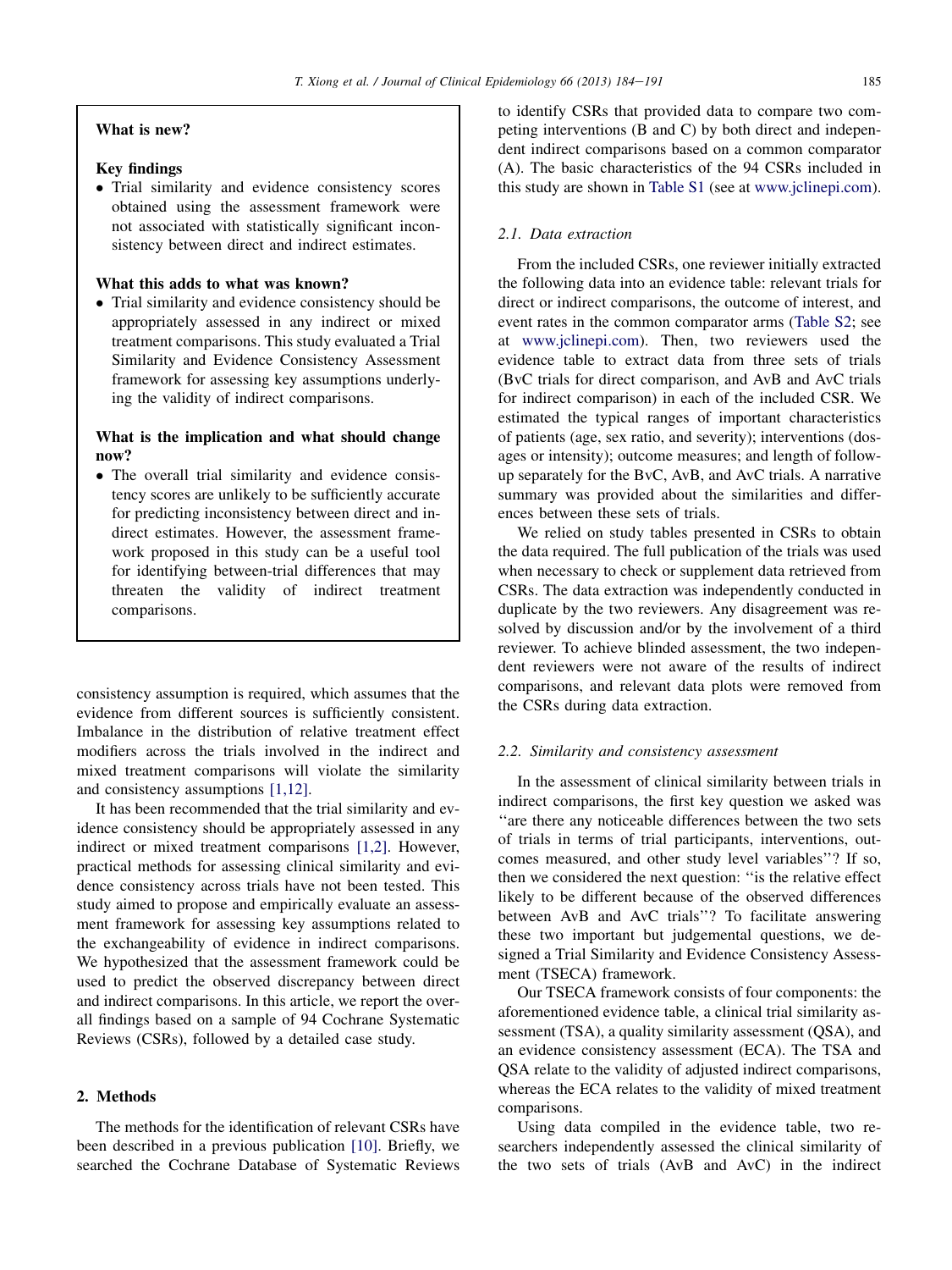comparisons. The results of the assessment of clinical similarity were conveyed as a TSA score ranging from one (very low, with severe concerns) to five (very high similarity, with no concern), using the TSA sheet for assessing trial clinical similarity (Table S3; see at [www.jclinepi.](http://www.jclinepi.com) [com](http://www.jclinepi.com)). The development of the scales aimed to elicit perceived trial similarity based on the main characteristics of study participants, interventions (including control), and outcome measures, aspects that are recommended for clinical heterogeneity investigation in meta-analysis [\[13\].](#page-7-0)

The quality of trials was scored from one (very low) to five (very high), according to randomization method, allocation concealment, blinding of patients and outcome assessors, and reported dropouts (Table S4; see at [www.](http://www.jclinepi.com) [jclinepi.com](http://www.jclinepi.com)) [\[14\]](#page-8-0). The quality scores of multiple trials were weighted by the number of patients in each trial to calculate an average quality score. When a set of trials is more or less biased than another set of trials, the adjusted indirect comparison may underestimate or exaggerate the relative effect [\[7\]](#page-7-0). Therefore, the quality similarity (QSA score) was measured by comparing the average quality scores of the two trial sets.

Using a method similar to the TSA described previously, ECA was conducted to examine consistency of trial evidence between direct and indirect estimates. The ECA was also based on overall characteristics of trial participants, interventions compared, and outcomes measured (Table S5; see at [www.jclinepi.com](http://www.jclinepi.com)). For example, interventions B and C in the two sets of indirect comparison trials (i.e., AvB and AvC trials) should be consistent with interventions B and C in the head-to-head comparison trials (BvC trials). The results of ECA were also scored from one (very low) to five (very high consistency). In principle, the total ECA score should be equal to or lower than the TSA score.

The assessment of trial similarity and evidence consistency is inevitably a subjective process. The assessment was conducted by two reviewers independently and any disagreement was discussed at weekly project meetings with the involvement of other team members. However, the disagreement in the assessment scores between the two assessors was allowed to remain even after the discussion. A simple average score was calculated when the final scores were different between the two assessors.

## 2.3. Data analysis methods

The interassessor reliability was investigated using the Bland-Altman method  $[15]$ . The construct validity of the assessment of trial similarity was tested by investigating whether similarity scores are associated with the extent of discrepancy between the direct and indirect estimates. We used the method by Bucher et al. [\[4\]](#page-7-0) to conduct indirect comparisons, and estimated statistical inconsistency between the direct and indirect comparisons. The method used to calculate the quantitative discrepancy between

direct and indirect estimates has been previously described [\[10,16\]](#page-7-0). It was hypothesized that trial dissimilarity or evidence inconsistency as measured by the TSECA framework may be associated with greater discrepancy between the direct and indirect comparisons.

# 3. Results

## 3.1. Main findings

The results of the similarity and consistency assessments, as well as the main characteristics of the included CSRs, are presented in Table S1 (see at [www.jclinepi.com](http://www.jclinepi.com)).

The differences between the two assessors were visually distributed around zero (Figure S1; see at [www.jclinepi.](http://www.jclinepi.com) [com](http://www.jclinepi.com)). One reviewer tended to give a higher score than another for the clinical similarity (mean difference  $= 0.29$ ; 95% confidence interval  $\text{[CI]} = 0.17-0.42$  and consistency (mean difference = 0.28; 95% CI = 0.16–0.41) of outcome measures (Figure S2; see at [www.jclinepi.com](http://www.jclinepi.com)). In addition, a higher score was given by the same reviewer to the consistency of interventions. There was no significant difference in the quality similarity score between the two reviewers.

The overall TSA score was symmetrically distributed (median  $= 3.83$ ; range  $= 2.56 - 4.79$ ; [Fig. 1](#page-4-0)). Of the three clinical components, the participant similarity scores (me $dian = 3.42$ ) were on average lower than the intervention and outcome similarity scores (median  $= 4.17$  and 4.00, respectively). With a median score of 4.24, the distribution of QSA scores is negatively skewed. Note that a high quality similarity score may be achieved if the two sets of trials were similarly good or poor. The distribution of ECA scores is similar to that of TSA scores [\(Fig. 1\)](#page-4-0).

Statistically significant discrepancy between direct and indirect estimates ( $P < 0.05$ ) was observed in 16 of the 94 CSRs included. The proportion of significant discrepancy was similar when studies were groups according to similarity or consistency scores ([Table 1](#page-4-0)). There was no association between any assessment scores and the discrepancies between direct and indirect estimates, using data from 83 CSRs in which odds ratio (OR) could be used as the outcome statistic ([Fig. 2](#page-5-0)).

# 3.2. A case study

The case study used data from a Cochrane review that compared topical azelaic acid and topical metronidazole in patients with rosacea [\[17\].](#page-8-0) A single direct comparison trial found that topical azelaic acid was more effective than topical metronidazole (OR =  $0.55$ ; 95% CI =  $0.33-0.91$ ) [\[18\].](#page-8-0) However, the adjusted indirect comparison based on six trials suggested that azelaic acid was less efficacious than metronidazole (OR = 2.68; 95% CI = 1.31 to 5.46; [Fig. 3](#page-5-0)).

In the assessment of similarity and consistency across trials, we observed some differences between trials in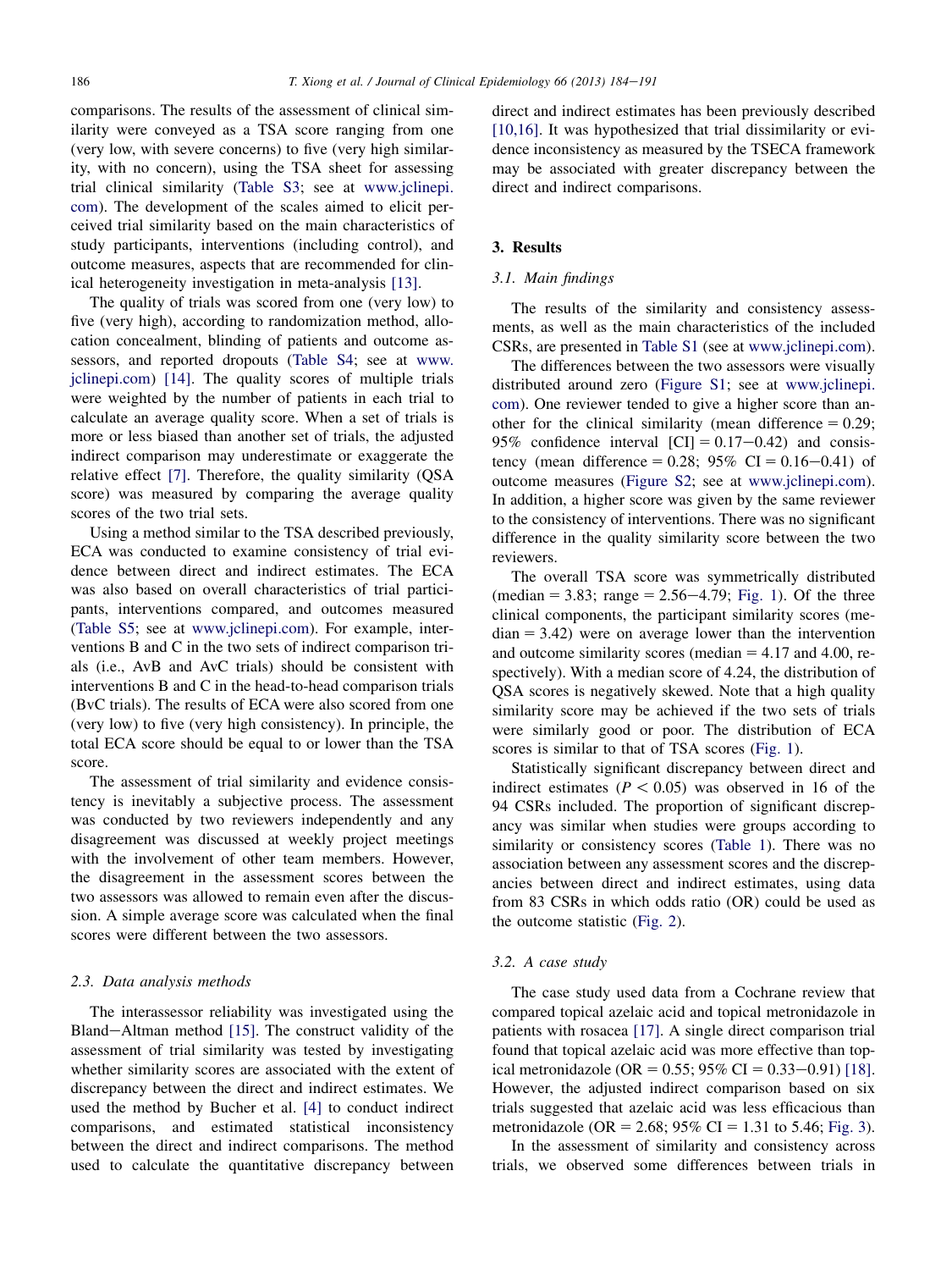<span id="page-4-0"></span>

Fig. 1. Distribution of similarity and consistency assessment scores.

baseline severity, doses and treatment durations, tools used to assess subjective outcomes, and length of follow-up (Table S6-S9; see at [www.jclinepi.com\)](http://www.jclinepi.com). However, the importance of these observed differences were sometimes interpreted differently by the two assessors. The average TSA score was 3.85, the QSA score was 4.41, and the ECA score was 3.63. These overall scores were not different from those of the other cases without significant inconsistency between the direct and indirect estimates, and thus could not explain the striking inconsistency observed in this case.

[Fig 4](#page-5-0) shows pooled event rates in single arms of different sets of trials. The pooled event rate in the placebo arm in the azelaic acid trials was considerably lower than that in the metronidazole trials (48% vs. 74%). This difference raises doubt about the similarity of patients between the two

**Table 1.** Similarity/consistency scores and statistically significant inconsistency between direct and indirect estimates

| Trial similarity scores and<br>other variables (grouped<br>by quantile points) | $N$ (%) with<br>significant<br>inconsistency | P-value<br>for difference<br>between subgroups |
|--------------------------------------------------------------------------------|----------------------------------------------|------------------------------------------------|
| Average trial clinical similarity score                                        |                                              |                                                |
| < 3.51                                                                         | 4/25(16.0)                                   | 0.114                                          |
| $>3.51$ & <3.84                                                                | 2/22(9.1)                                    |                                                |
| $>3.84$ & $<4.12$                                                              | 8/25 (32.0)                                  |                                                |
| >4.12                                                                          | 2/22(9.1)                                    |                                                |
| Trial quality similarity score                                                 |                                              |                                                |
| < 3.67                                                                         | 3/23(13.0)                                   | 0.891                                          |
| $>3.67$ & $<$ 4.235                                                            | 4/24(16.7)                                   |                                                |
| $>4.235$ & <4.62                                                               | 4/24(16.7)                                   |                                                |
| >4.62                                                                          | 5/23(21.7)                                   |                                                |
| Evidence consistency scores                                                    |                                              |                                                |
| < 3.36                                                                         | 3/24(12.5)                                   | 0.831                                          |
| $>$ 3.36 & $<$ 3.645                                                           | 4/23(17.4)                                   |                                                |
| $<$ 3.645 & $<$ 3.90                                                           | 5/22(22.7)                                   |                                                |
| >3.90                                                                          | 4/25(16.0)                                   |                                                |
| Minimal similarity or consistency scores                                       |                                              |                                                |
| < 1.75                                                                         | 6/31 (19.4)                                  | 0.734                                          |
| $>1.75$ & <2.00                                                                | 5/32(15.6)                                   |                                                |
| $>$ 2.00 & $<$ 2.25                                                            | 5/26(19.2)                                   |                                                |
| >2.25                                                                          | 0/5(0.0)                                     |                                                |

sets of trials in the indirect comparison. Patients included in the early metronidazole trials seemed less likely to have spontaneous improvement, as compared with those in the azelaic acid trials. However, patients in the placebocontrolled trials responded similarly to the two active treatments as those in the direct comparison trial (31% vs. 29% to azelaic acid and 45% vs. 50% to metronidazole). Therefore, the difference in the placebo effect between the two sets of trials is likely an important effect modifier.

The direct comparison trial compared a novel, newly developed 15% gel formulation of azelaic acid and 0.75% metronidazole gel [\[18\]](#page-8-0). The authors received funding from the manufacturer of the new azelaic acid gel. The newly developed azelaic acid gel in the direct comparison may be different from that used in the placebo-controlled trials. In addition, metronidazole gel was used in the direct comparison trial, whereas metronidazole cream was used in the placebo-controlled trials. However, it is unclear whether these differences in the treatments modified the relative treatment effects.

In summary, we were able to identify some differences in participants, interventions, and outcome measures between trials using the TSECA framework. However, it is difficult to decide the importance of the observed differences in terms of effect modifications. After further detailed consideration, we conclude that the indirect comparison may not be valid in this case owing to the different response to placebo between the two sets of trials in the indirect comparison. In addition, the result from the direct comparison may suffer from the optimum bias that may be present when new drugs are compared with old drugs in direct comparison trials [\[19\].](#page-8-0)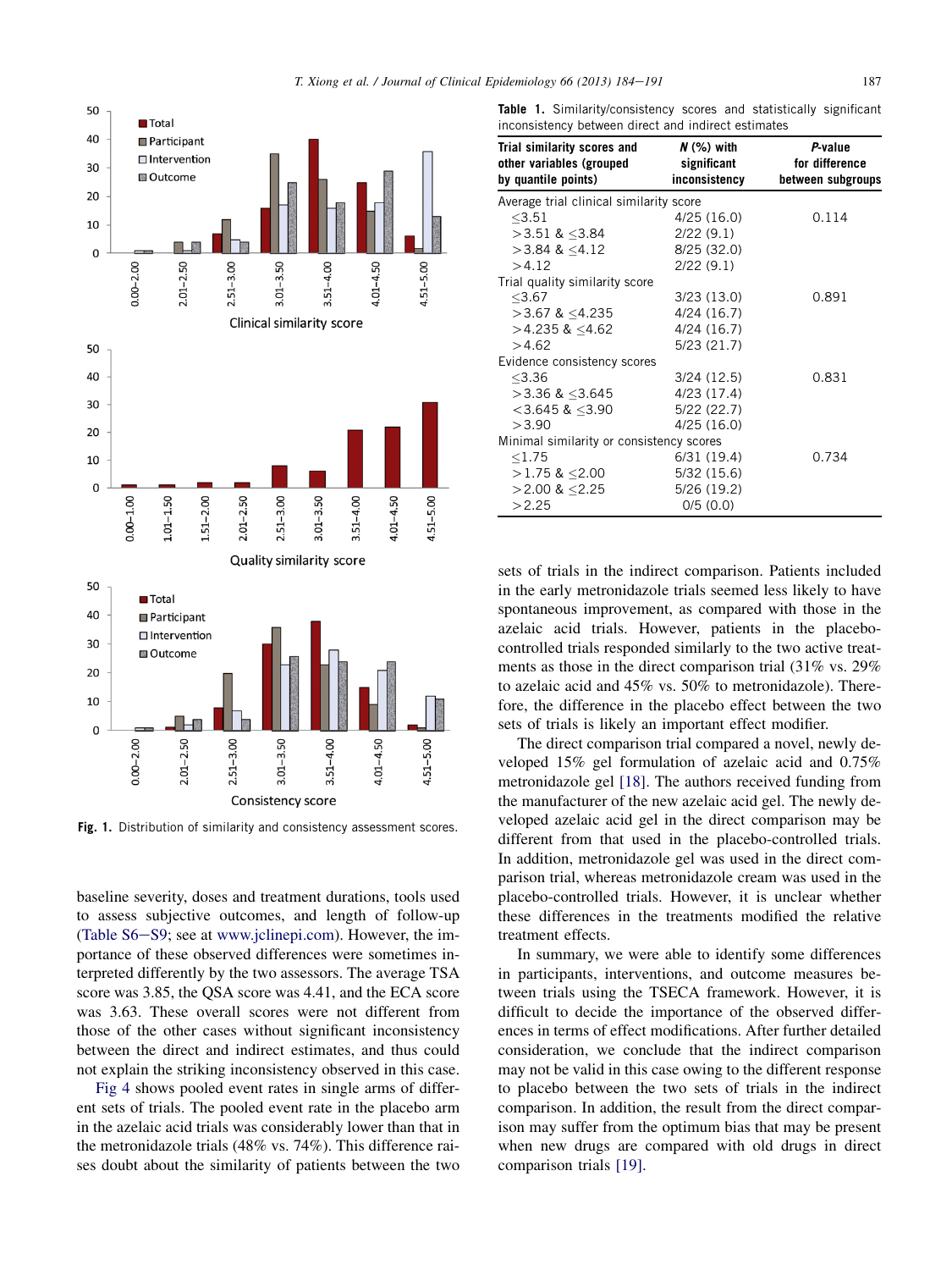<span id="page-5-0"></span>

**Fig. 2.** Similarity and consistency scores against absolute discrepancy (in log ratio of odds ratios) between direct and indirect estimates.

#### 4. Discussion

A recent study based on data from published systematic reviews (including the CSRs used in this study) reported that the inconsistency between direct and indirect comparisons was statistically significant in 14% of the cases, which is more prevalent than those previously observed [\[10\].](#page-7-0) Based on theoretical considerations, we have hypothesized that the assessment of trial similarity and evidence consistency may predict the significant inconsistency between direct and indirect comparisons. However, this hypothesis was not confirmed by the findings from this study. We found no relationship between the assessment scores and the discrepancy between the direct and indirect comparisons. This result may be explained by the following reasons:

- Assessors' insufficient knowledge and understanding of clinical topics,
- Inadequate information available from the CSRs and primary studies,



**Fig. 3.** TAA vs. TM for rosacea (outcome: lack of improvement according to physician's global evaluation). TAA, topical azelaic acid; TM, topical metronidazole.

- Inadequate sensitivity and/or specificity of the tools, and
- Difficulties in identifying effect modifiers.

# 4.1. Insufficient understanding of the clinical topics

The two assessors who assessed the similarity and consistency have backgrounds of medical- and health-related



**Fig. 4.** Topical azelaic acid vs. topical metronidazole for rosacea: response by study arms.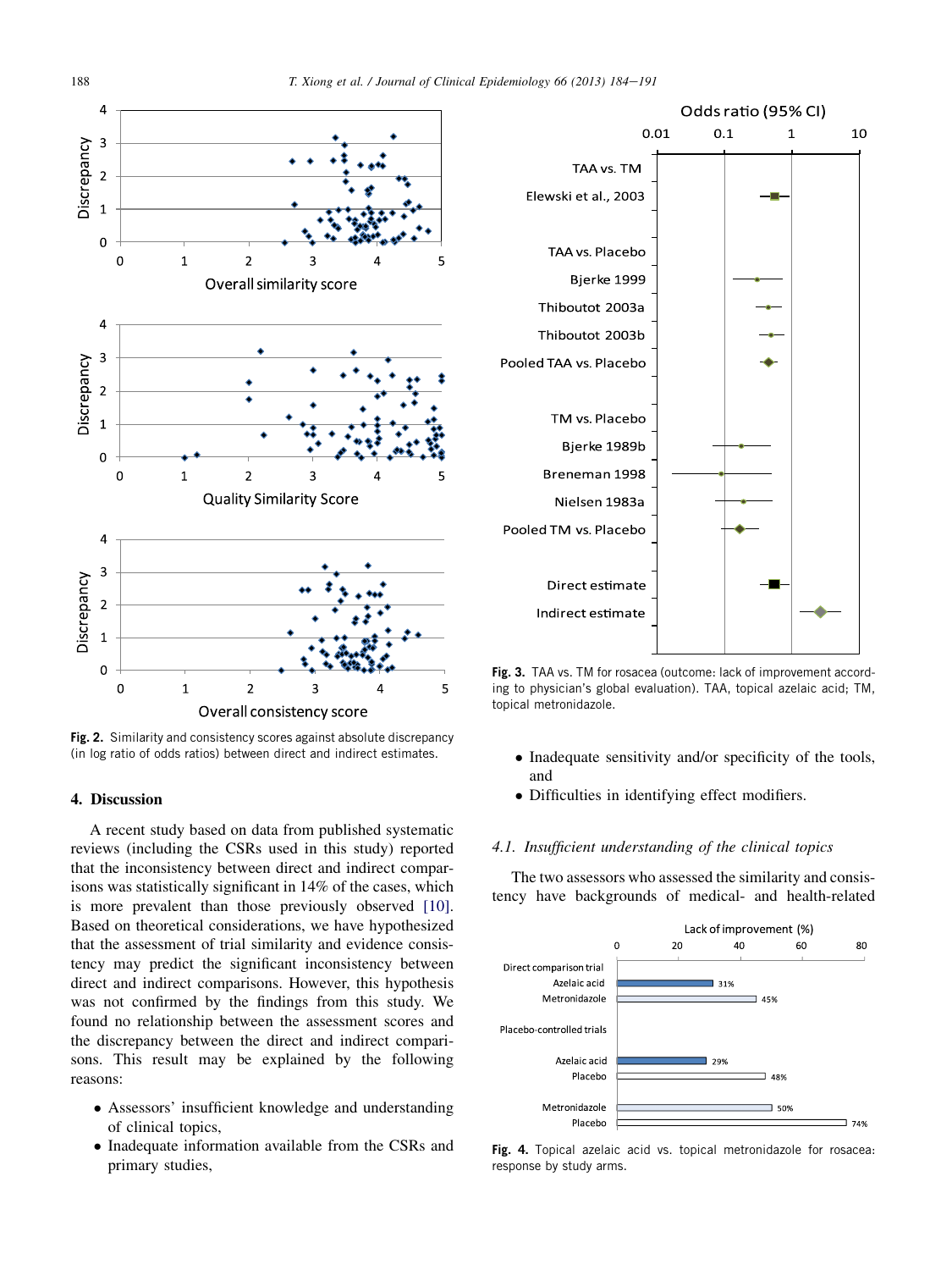training. However, a large number of Cochrane reviews on a wide range of clinical topics were included. For each included case, they had only  $2-3$  days on average to complete the assessment forms, and to make subjective judgements about trial similarity and evidence consistency. Because of the time restriction and clinical diversities, their understanding of the relevant clinical topics was likely to be superficial or inadequate in many cases. The two assessors were able to identify some possible effect modifiers. For example, they noticed difference in placebo response rate between trials in the case study (Table S7; see at [www.](http://www.jclinepi.com) [jclinepi.com\)](http://www.jclinepi.com). Clinical experts may help the identification of potential treatment effect modifiers and for the interpretation of observed differences. Further research is required to evaluate the involvement of clinical content specialists in the assessment of trial similarity and evidence consistency.

#### 4.2. Inadequate information available

The assessment was based mainly on data extracted from study tables in the included CSRs. Information presented in study tables in some CSRs may not be adequate for an appropriate assessment of trial similarity and evidence consistency. In addition, assessors were blinded to the quantitative results of the relevant meta-analyses to avoid possible bias in the subjective assessment process.

## 4.3. Limitations of the assessment tools

The assessment of similarity and consistency is a process of subjective judgment based mainly on data from study tables in the included CSRs. The difference in overall similarity and consistency scores between the two assessors was statistically significant. Although the two assessors were able to identify similar differences in participants, interventions, and outcomes, they often disagreed on the perceived impact of the observed differences on the effect estimates of relative effectiveness. In some cases, the disagreement remained even after discussion, as is shown in the case study. Therefore, the tools proposed may not be sufficiently reliable.

The assessment tools used may have inadequate sensitivity and specificity. A large number of variables were considered in the assessment of trial similarity and evidence consistency. Difference in only one variable may be sufficient to violate the trial similarity or evidence consistency assumptions. Therefore, an average score by pooling subscores of many variables may conceal the key threat(s) to the validity of indirect comparisons. However, in further exploratory analyses, we again failed to find any clear association between the minimum items-specific assessment scores and the observed inconsistency between direct and indirect estimates.

#### 4.4. Difficulties in identifying effect modifiers

The validity of the adjusted indirect comparison depends on the trial similarity in terms of modifiers of relative treatment effects, an issue related to external validity or generalizability of trial results. For an adjusted indirect comparison of BvC to be valid, the result from AvB trials should be generalizable to patients in AvC trials, and the result of AvC trials should be generalizable to patients in AvB trials. If the effect modifiers are distributed unevenly among trials, the generalizability of results between the trials will be problematic.

The term effect modifier and moderator are often considered synonymous. Kraemer et al. [\[20\]](#page-8-0) defined ''moderators of treatment outcomes'' as ''a pretreatment or baseline variable that identifies subgroups of patients within the population who have different effect size.'' More generally, any variables that affect the relative effect of a treatment, or related to external validity, are relevant for the assessment of trial similarity and evidence consistency. Rothwell [\[21\]](#page-8-0) provided a long list of possible factors that may affect the external validity, including study settings, selection of patients, intervention characteristics, outcome measures, and follow-up.

It is important to note that the same factors may be responsible for heterogeneity in pairwise meta-analysis, invalid adjusted indirect comparison, and inconsistency between direct and indirect estimates [\[22\].](#page-8-0) The frequency of treatment-effect modification was estimated to be at least 10%, based on empirical observations of significant heterogeneity in pairwise meta-analyses [\[23\]](#page-8-0). The presence of heterogeneity in pairwise meta-analyses may also lead to an imbalance in the distribution of effect modifiers across different sets of trials for indirect and mixed treatment comparisons, which is more likely when the number of studies in a network meta-analysis is small. For example, the inclusion of small numbers of trials is associated with the risk of statistically significant inconsistency between direct and indirect comparisons [\[10\]](#page-7-0).

Although quantitative methods are available to investigate heterogeneity across studies in meta-analysis and the inconsistency between direct and indirect comparisons, the assessment of trial similarity for adjusted indirect comparison is mainly based on subjective judgment [\[24\].](#page-8-0) Some recent studies attempted to improve the validity of indirect and mixed treatment comparisons by adjusting for studylevel covariables  $[25-27]$  $[25-27]$ . The meta-regression methods have often limited use because of insufficient number of available studies.

In most circumstances, we may be able to identify some differences in patient characteristics, interventions, and outcomes measured between trials. However, the observed between-trial differences may not necessarily modify relative treatment effects [\[11\].](#page-7-0) A predictor of the outcome may have similar effect on patients in the intervention group and patients in the control group so that the relative treatment effect is not affected. Generally, there is a lack of adequate clinical understanding and empirical evidence on plausible effect modifiers, which may be the main cause of the poor predictability of the assessment scores.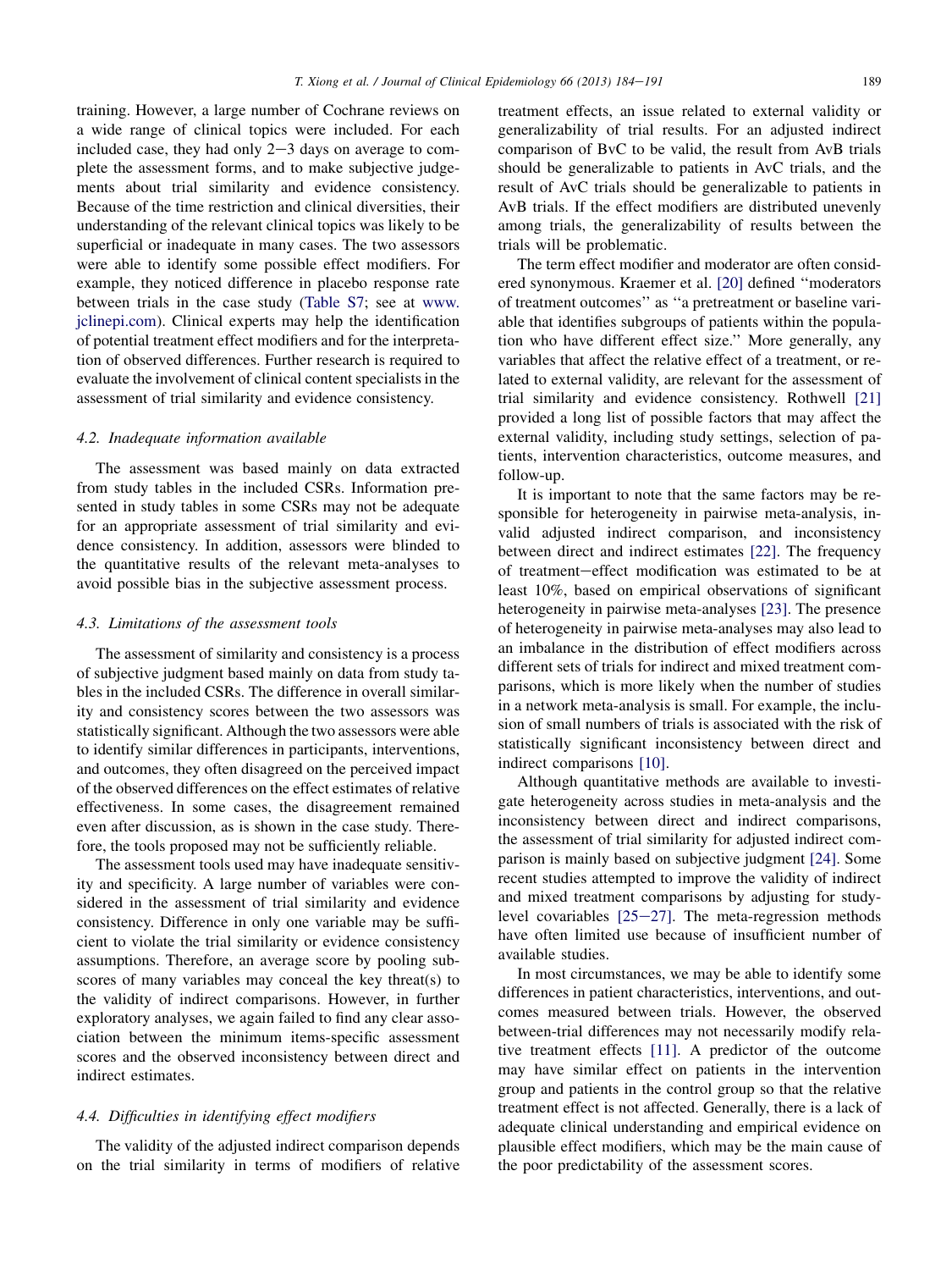#### <span id="page-7-0"></span>4.5. Lessons learnt from the case study

We used the case study to demonstrate the actual use of the TSECA framework, and to conduct further detailed, exploratory investigation of trial similarity and evidence consistency. In the case study, the quantitative inconsistency between the direct and indirect estimates could not be explained by corresponding similarity and consistency assessment scores. The use of the TSECA framework enabled us to identify some between-trial differences in participants, interventions, and outcome measures, although we were uncertain about the impact of the most-observed between-trial differences. After further detailed consideration, we concluded that the indirect comparison may be invalid because of different baseline risks (as reflected by the event rate in the placebo arms) between the two sets of trials in the indirect comparison. The difference in the baseline risk may be caused by an imbalance in the distribution of certain prognostic variables across trials. The indirect and mixed treatment comparisons will be invalid if any of these prognostic variables are also known or unknown modifiers of the relative treatment effect [12]. Therefore, the case study suggested that the comprehensive assessment of trial similarity and evidence consistency can provide important evidence on the validity of the indirect and mixed treatment comparisons.

## 5. Conclusions

The assessment of trial similarity and evidence consistency for indirect or mixed treatment comparisons seeks to answer two key questions. The first question is whether there are considerable differences in participants, interventions, outcome measures, and the risk of bias between different sets of trials. The second question is whether the relative treatment effect may have been modified by any of the observed between-trial differences. The TSECA framework evaluated in this study may be helpful for answering the first question. Although any overall trial similarity or evidence consistency scores are unlikely to be accurate enough for predicting the inconsistency between direct and indirect estimates, we can use this framework to systematically and explicitly collate relevant evidence for identifying between-trial differences that may threaten the validity of indirect or mixed treatment comparisons.

#### Acknowledgments

Contributors: F.S. conceived the idea. F.S., Y.K.L., R.H., A.J.E., A.M.G., T.W., and A.J.S. developed research protocol. S.P.B., Y.K.L., and F.S. searched for and identified relevant studies. S.P.B., T.X., Y.K.L., and F.S. extracted data from the included reviews. S.P.B. and T.X. assessed trial similarity and evidence consistency. T.X. conducted initial data analyses. A.A. further examined and analyzed data from the

case study. A.J.S., A.J.E., R.H., Y.F.C., T.W., and A.M.G. provided methodological support and helped interpret findings. F.S. had full access to all of the data in the study and takes responsibility for the integrity of the data and the accuracy of the data analysis. F.S. drafted and all authors critically commented on the manuscript. The authors thank Professor D.G. Altman for commenting on the manuscript.

Funding: The study was funded by the UK Medical Research Council (G0701607). The study design, data collection, and interpretation have not been influenced by the funder.

# Appendix

# Supplementary material

Supplementary data related to this article can be found online at [http://dx.doi.org/10.1016/j.jclinepi.2012.06.022.](http://dx.doi.org/10.1016/j.jclinepi.2012.06.022)

#### References

- [1] Song F, Loke YK, Walsh T, Glenny AM, Eastwood AJ, Altman DG. Methodological problems in the use of indirect comparisons for evaluating healthcare interventions: a survey of published systematic reviews. BMJ 2009;338:b1147. doi:10.113/bmj.b1147.
- [2] Donegan S, Williamson P, Gamble C, Tudur-Smith C. Indirect comparisons: a review of reporting and methodological quality. PLoS One 2010;5(11):e11054.
- [3] Higgins JP, Whitehead A. Borrowing strength from external trials in a meta-analysis. Stat Med 1996;15(24):2733-49.
- [4] Bucher HC, Guyatt GH, Griffith LE, Walter SD. The results of direct and indirect treatment comparisons in meta-analysis of randomized controlled trials. J Clin Epidemiol 1997;50:683-91.
- [5] Lu G, Ades AE. Combination of direct and indirect evidence in mixed treatment comparisons. Stat Med 2004;23(20):3105-24.
- [6] Lumley T. Network meta-analysis for indirect treatment comparisons. Stat Med 2002;21(16):2313-24.
- [7] Song F, Harvey I, Lilford R. Adjusted indirect comparison may be less biased than direct comparison for evaluating new pharmaceutical interventions. J Clin Epidemiol 2008;61:455-63.
- [8] Chou R, Fu R, Huffman LH, Korthuis PT. Initial highly-active antiretroviral therapy with a protease inhibitor versus a non-nucleoside reverse transcriptase inhibitor: discrepancies between direct and indirect meta-analyses. Lancet 2006;368:1503-15.
- [9] Li T, Puhan MA, Vedula SS, Singh S, Dickersin K. Network metaanalysis-highly attractive but more methodological research is needed. BMC Med 2011;9:79.
- [10] Song F, Xiong T, Parekh-Bhurke S, Loke YK, Sutton AJ, Eastwood AJ, et al. Inconsistency between direct and indirect comparisons of competing interventions: meta-epidemiological study. BMJ 2011;343:d4909.
- [11] Jansen JP, Fleurence R, Devine B, Itzler R, Barrett A, Hawkins N, et al. Interpreting indirect treatment comparisons and network meta-analysis for health-care decision making: report of the ISPOR Task Force on Indirect Treatment Comparisons Good Research Practices: part 1. Value Health  $2011;14(4):417-28$ .
- [12] Jansen JP, Schmid CH, Salanti G. Directed acyclic graphs can help understand bias in indirect and mixed treatment comparisons. J Clin Epidemiol 2012;65:798-807.
- [13] Deeks JJ, Higgins JP, Altman DG. Chapter 9: Analysing data and undertaking meta-analyses. In: Higgins J, Green S, editors. Cochrane Handbook for Systematic Reviews of Interventions. Chichester, UK: John Wiley & Sons, Ltd.; 2008.